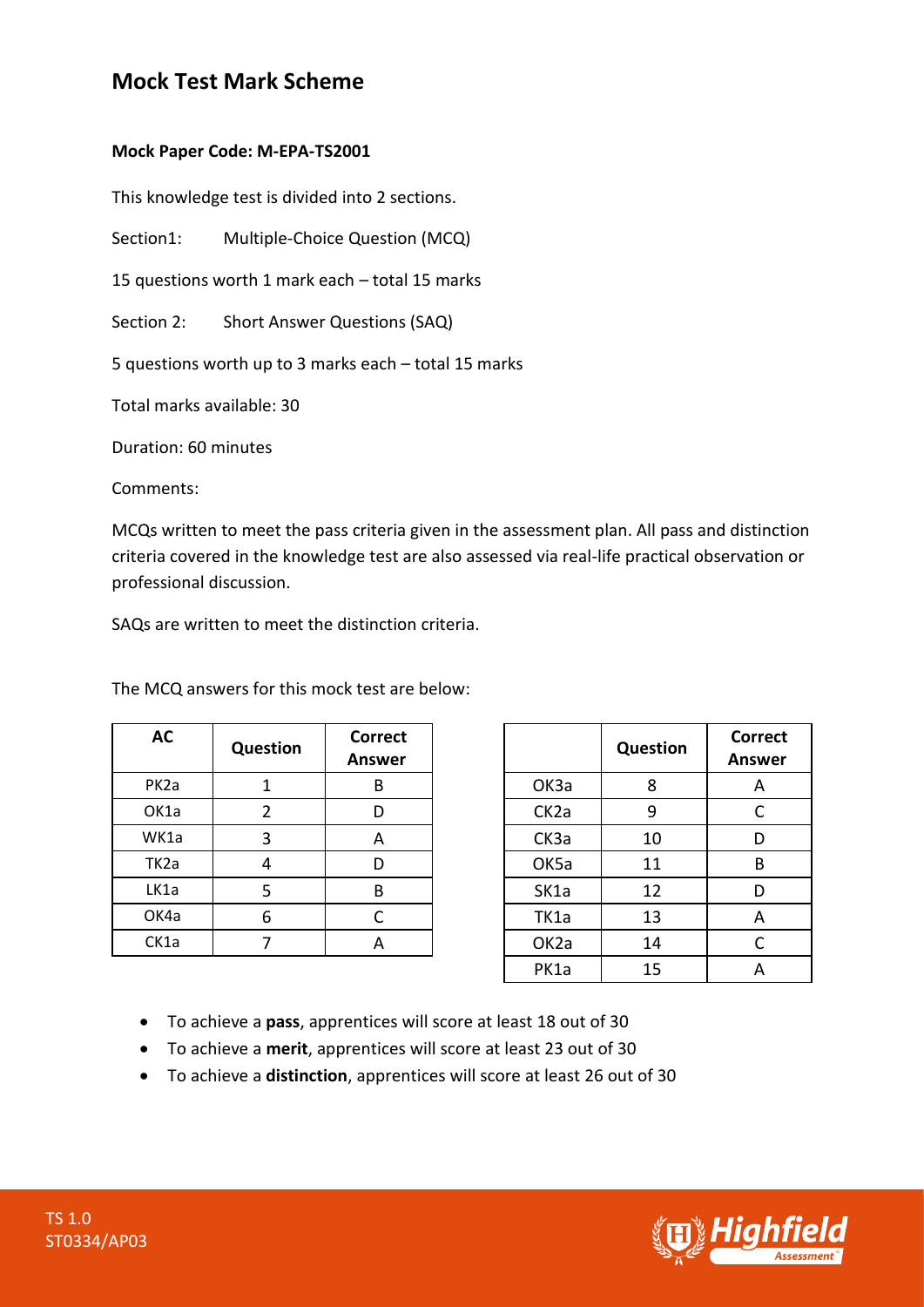Answers for the short-answer questions (Q16-Q20) on the Trade Supplier mock exam (M-EPA-TS2001) are:

| Q No | <b>Criteria</b> |                                                                                                                           | <b>Max</b>   | <b>Question:</b>                                                                                                                        | Marking guidance, answers include:                                                                                                                                                                                                                                                                                                                                                                                                                                                                                                                             |  |
|------|-----------------|---------------------------------------------------------------------------------------------------------------------------|--------------|-----------------------------------------------------------------------------------------------------------------------------------------|----------------------------------------------------------------------------------------------------------------------------------------------------------------------------------------------------------------------------------------------------------------------------------------------------------------------------------------------------------------------------------------------------------------------------------------------------------------------------------------------------------------------------------------------------------------|--|
|      |                 |                                                                                                                           | <b>Marks</b> |                                                                                                                                         |                                                                                                                                                                                                                                                                                                                                                                                                                                                                                                                                                                |  |
| 16   | OK1b            | Share ideas of how their role can<br>improve success of their<br>organisation                                             | 3            | State 3 ways that your role can help<br>improve the success of your<br>organisation.                                                    | <b>Exemplar answers:</b><br>Understand the end goal<br>Good product knowledge<br>Be credible and reliable<br>$\bullet$<br><b>Build customer loyalty</b><br>Generate new custom<br>Achieve sales targets/KPIs<br>$\bullet$<br><b>Guidance on applying the mark scheme:</b><br>1 mark to be awarded for each correct up to a maximum of 3<br>marks<br>Apprentices must not use bullet points only but must give a<br>sentence stating ways to improve the success of the<br>organisation.                                                                        |  |
| 17   | OK3b            | Proactively seek to further<br>specialist product knowledge to<br>improve customer experience and<br>business performance | 3            | Identify 3 ways to proactively further<br>your knowledge of new products to<br>improve customer experience and<br>business performance. | <b>Exemplar answers</b><br>Talk with colleagues<br>$\bullet$<br>Read product materials<br>$\bullet$<br>Ask for training with suppliers<br>$\bullet$<br>Request internal training from colleagues<br>$\bullet$<br>Read online product reviews<br>$\bullet$<br>Using the products themselves<br>$\bullet$<br>Guidance on applying the mark scheme:<br>1 mark to be awarded for each correct up to a maximum of 3<br>marks<br>Apprentices must not use bullet points only but must give a<br>sentence stating ways to improve the success of the<br>organisation. |  |

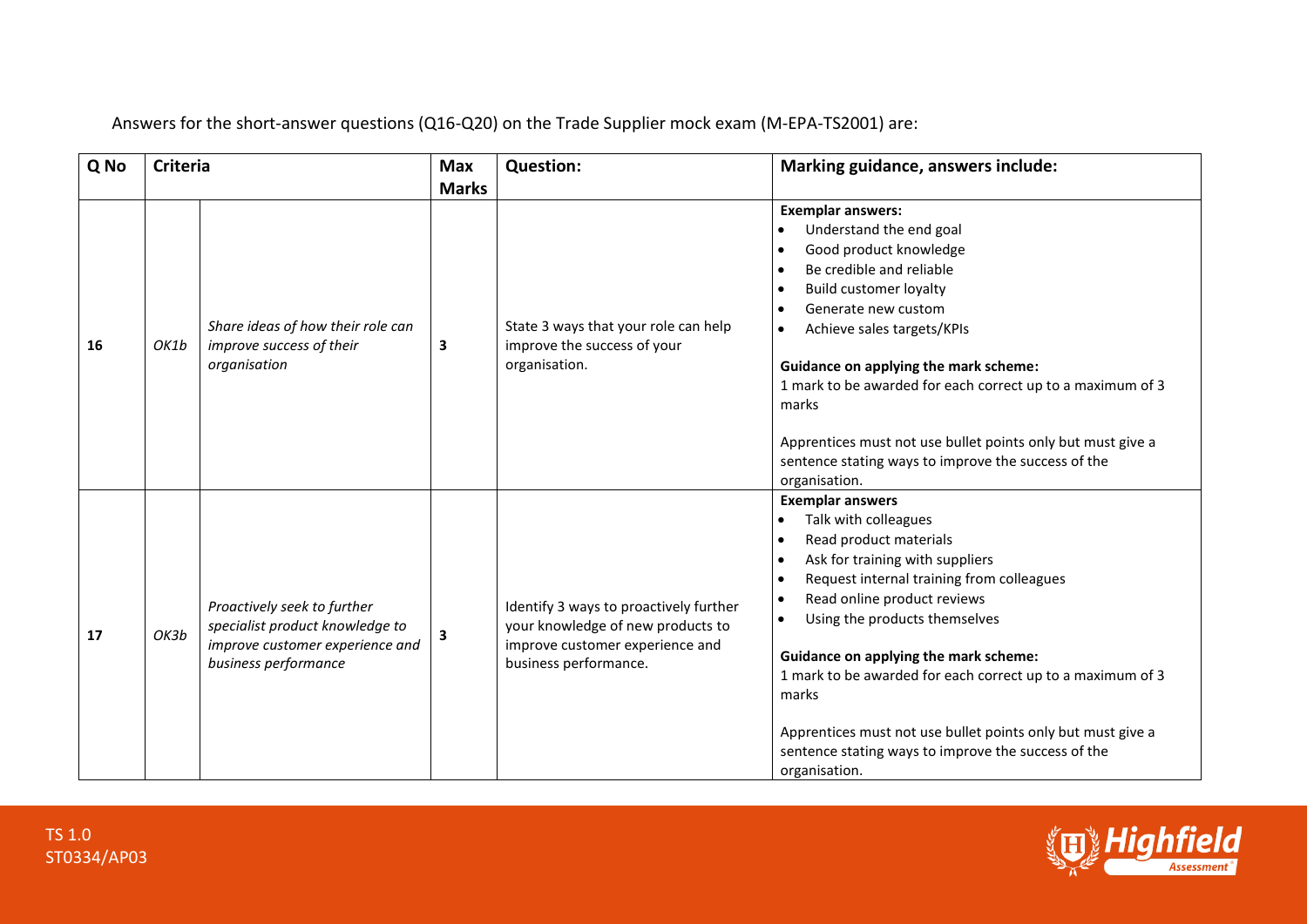| 18 | TK1b | Describe how correct choice of<br>direct interaction or the use of<br>technology can be of benefit to<br>the business | $\overline{\mathbf{3}}$ | Give 2 examples of when direct<br>interaction would be more beneficial<br>than using technology when dealing<br>with a customer and give 1 example of<br>when the use of technology would be<br>more beneficial than using direct<br>interaction and describe the benefits.<br>Explain your answers | <b>Direct Interaction exemplar answers:</b><br>First few times of contact to establish a rapport with the<br>customer<br>Whenever there is an issue where the customer may need<br>$\bullet$<br>support or when the relation is in risk of breaking down<br>Whenever the customer/colleague requests it<br>$\bullet$<br>To explain a complex issue<br>$\bullet$<br>To provide training on a particular product, service or system<br>$\bullet$<br>Use of technology exemplar answers:<br>If the customer requests it as they may not have access to a<br>telephone or some other reason<br>If the customer is hard of hearing or deaf which would make<br>$\bullet$<br>direct interaction more difficult<br>Guidance on applying the mark scheme:<br>1 mark to be awarded for each correct identification up to a |
|----|------|-----------------------------------------------------------------------------------------------------------------------|-------------------------|-----------------------------------------------------------------------------------------------------------------------------------------------------------------------------------------------------------------------------------------------------------------------------------------------------|-------------------------------------------------------------------------------------------------------------------------------------------------------------------------------------------------------------------------------------------------------------------------------------------------------------------------------------------------------------------------------------------------------------------------------------------------------------------------------------------------------------------------------------------------------------------------------------------------------------------------------------------------------------------------------------------------------------------------------------------------------------------------------------------------------------------|
| 19 | TK2b | Provide an explanation of how<br>systems can add value to the<br>business                                             | 3                       | Identify an electronic system and how<br>it's used and explain how the use of it<br>adds value to the business.                                                                                                                                                                                     | maximum of 3 marks. Apprentices must provide an explanation<br>as to why each would be more beneficial than the other.<br>Exemplar answers for how it adds value:<br>Saves money<br>Saves time<br>$\bullet$<br>Allows for more consistent customer service<br>$\bullet$<br>Improve efficiency<br>$\bullet$<br>Improve accuracy<br>$\bullet$<br>Link to accounts/financial reporting<br>$\bullet$<br>$\bullet$<br>Link to MPS systems/stocktaking systems<br>Sometimes links straight to suppliers<br>$\bullet$<br><b>Guidance on applying the mark scheme:</b><br>1 mark for the identification of a system<br>1 mark for how that system is used within the business<br>1 mark for how it adds value to the business                                                                                             |